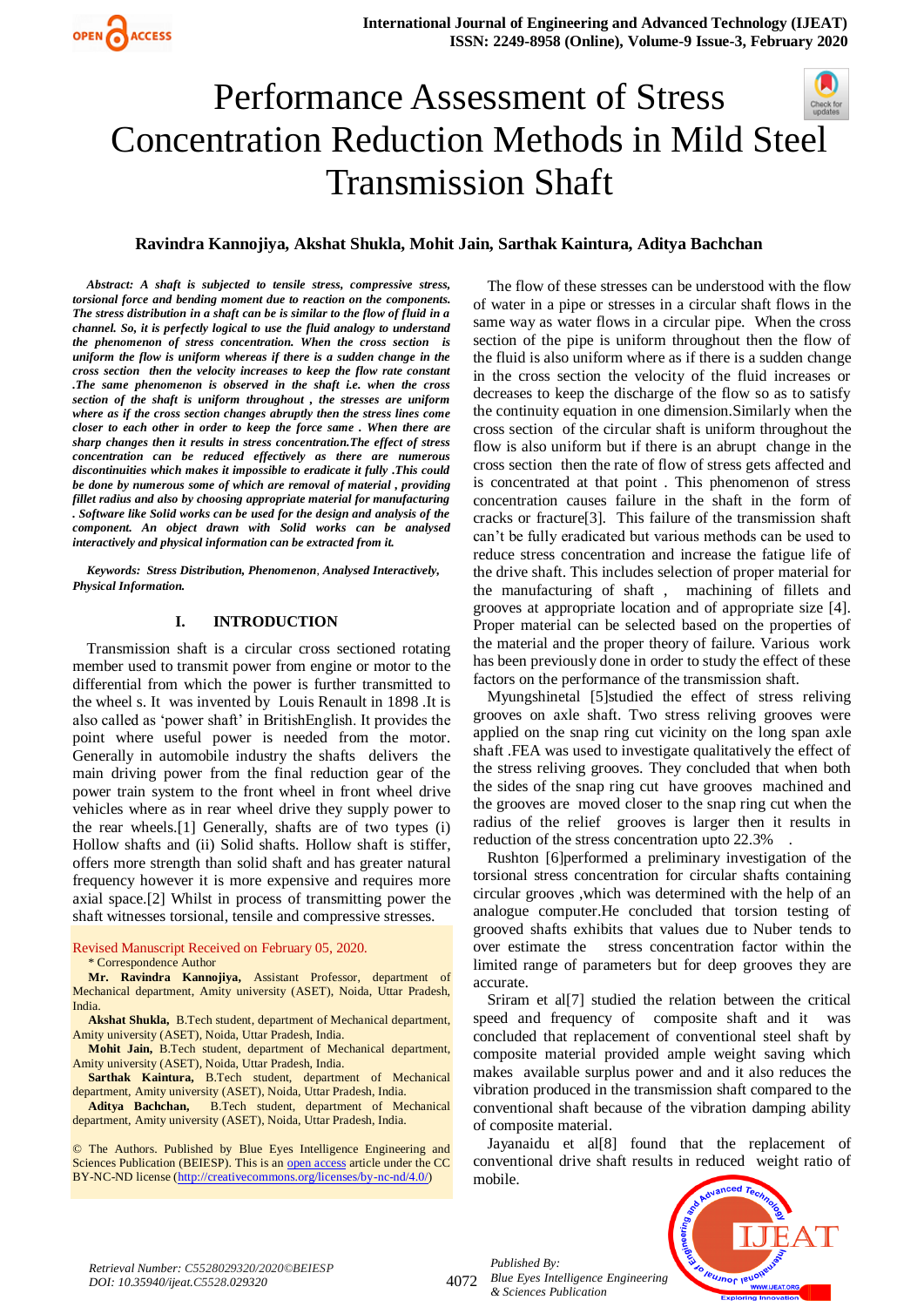## **Performance Assessment of Stress Concentration Reduction Methods in Mild Steel Transmission Shaft**

Finite element analysis was used to predict the deformation of shaft and it was concluded that the total deformation of steel ,titanium was to be better than conventional steel.

Zappalorato et al [9] Theoretical results have been compared with numerical data as determined from two model sweakened by a parabolic notch and a hyperbolic notch,both having the local axis inclined to 45 u with respect to the round bar longitudinal axis .The agreement was found to be very satisfactory.

Tipton et al [10] performed detailed FEA over a wide range of filled shafts to define the following relations for tension loading and bending

- (i) revised elastic stress concentration factor
- (ii) revised elastic von mises equivalent stress concentration factor
- (iii) the maximum stress locationin the fillet

It was demonstrated that the first relation reveal the full multiaxialelastic state of stress and strain at the maximum stress location.

Gujar et al [11] studied a shaft employed in an inertia dynamometer rotated at 1000 rpm .To calculate the stress induced , torque acting on the shaft is used. To calculate fatigue stress concentration factor , stress concentration factor was calculated. The fatigue life prediction is performed based on FEA and analytical method .It was concluded that the working alternating / mean stress within limit value and increased fatigue strength for infinite life below material endurance strength limit.

Arun et al [12] studied on piece hybrid aluminium E glass epoxy composite drives shaft for automobile applications .Torsional buckling ,torsional strength and bending natural frequency were considered as basic requirements .Hybrid shaft of aluminium and epoxy was made in which aluminium transmits the torque and bending natural frequency is increased by e glass epoxy .Four cases of aluminium tube were studied with different layer of composite material wounded .Their was an enhancement of 66% in maximum static torsion in multi layered shaft than pure aluminium and 42% mass reduction was achieved.

Dinesh et al [13] studied the properties of e glass / epoxy, high strength carbon / epoxy and high modulus carbon / epoxy for the replacement of two piece steel drive shaft by a single piece shaft for for automobile application .Torsional buckling ,torque transmission and natural bending frequwncy were considered as basic parameters and it was concluded that 48.36% o, 86.9% and 86.9% weight saving was achieved by e glass / epoxy , high strength carbon / epoxy and high modulus carbon / epoxy shafts respectively. It was also observed that torquw transmission capacity of the shaft reduces due to centrifugal forces.

Dharmadhikari et al [14 ] optimisation of drive shaft via ANSYS and generic algorithm was done .Since composite shaft have high specific stiffness and strength with respect to conventional shaft so it is considered to be a better option for manufacturing .Conventional steel delivers low specific stiffness which results in poor performance of shaft as a product In general a shaft is made into two parts for achieving greater natural bending frequency but it also increases the weight which makes it not suitable for the present scenario and it was concluded that replacement of conventional shaft with a composite one results in reduction in weight ratio .This was predicted by F.E.A . which also predicts that single piece high strength carbon / epoxy

composite drive shaft is a better replacement for two piece conventional steel drive shaft in a vehicle.

Ramyasri et al [15] investigated the variation of stress concentration factor under cyclic loading for different method of reduction .The solution of transient structural problems was made based on theory of stress by three dimensional F.E.A. . The analysis was done in two phases in which the first phase consisted of static analysis of stress concentration with fully reversed bending loads the result of the reduction method like notches , simple fillet and undercut is taken to reduce the stress concentration.

## **II. EXPERIMENTAL METHOD**

The test was carried out on the shaft to determine the mechanical properties such as tensile strength and torsion strength of the shaft made of most feasible materials and the comparison of filleted and non-filleted shafts. Following steps were followed for completion of the experiment. 1)Selection of material of which the shaft is to made from 2) Selection of mode of making and finishing of shaft. 3) Selection of criterion on which the shaft is to be judged.

4) Selection of tests to be performed on the shaft for yielding its properties.

5) Determination of the dimensions of the shaft according to the range of testing apparatus available and as per the relations mentioned in the machine design data book.



**Fig1: flow chart for execution of experiment**

**PUJNOF IEUO** 

*Published By: Blue Eyes Intelligence Engineering & Sciences Publication* 

4073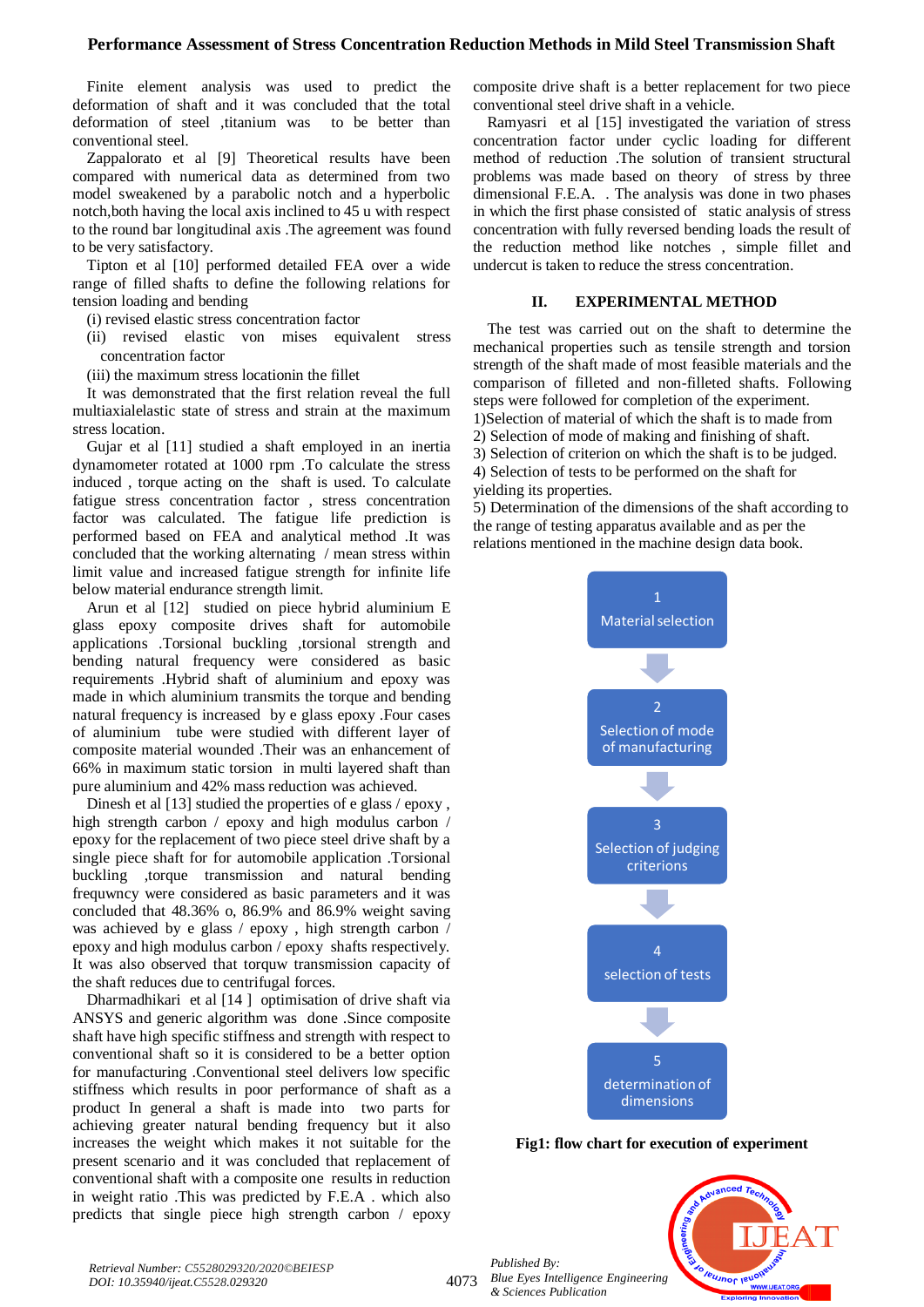

#### **Selection of material**

| <b>Properties</b>               | Low<br>carbon<br>steel<br><b>AISI</b><br>1018 | <b>Nickel</b><br>Chromium-<br>Molybdenum<br>steel<br><b>AISI 8620</b> | <b>Stainless</b><br>steel grade<br>304 | <b>Stainless</b><br>steel<br>grade304 L | <b>Cast iron</b> | EN<br>8/A <sub>ISI</sub><br>1040 | Cold rolled<br>$c1045$ steel |
|---------------------------------|-----------------------------------------------|-----------------------------------------------------------------------|----------------------------------------|-----------------------------------------|------------------|----------------------------------|------------------------------|
| <b>Tensile</b><br>strength(mpa) | 440                                           | 530                                                                   | 515                                    | 485                                     | 115-620          | 620                              | 570-700                      |
| yield<br>strength(mpa)          | 370                                           | 385                                                                   | 215                                    | <b>210</b>                              | 65.5-172         | 415                              | 310.2641                     |
| <b>Corrosion</b><br>resistant   | Fair                                          | Fair                                                                  | <b>Excellent</b>                       | excellent                               | excellent        | Fair                             | Not good                     |
| <b>Density</b>                  | 7870                                          | 7850                                                                  | 7999                                   | 8000                                    | $6800 -$<br>7800 | 7845                             | 7870                         |

**Table1: Table for material selection**

In general transmission shafts are manufactured from medium carbon steels with a carbon content of 0.15 to 0.40 percent such as 30C8 or 40C8 also known as machinery steels. When greater strength is needed high carbon steel such as 45C8 or 50C8 or alloy are employed. Alloy steels include nickel, molybdenum and nickel chromium steel. Alloy steels are costly compared to plain carbon steels. However, they have higher strength hardness and toughness. Alloy steel have higher resistance against corrosion compared with plain carbon steel. Since they are more expensive so this makes them less feasible too.

According to the above table AISI 1018 was selected for the experimental work. AISI 1018 show very good tolerance against applied load and has a very good resistivity against corrosion. The material can be heat treated and have excellent weldability. Both the materials are used in manufacturing of crank shafts and transmission shafts

## **Preparation of specimen**

Shafts are manufactured by hot rolling and finished to size either by cold drawing turning or grinding. Shafts with high strength are produced by cold drawing. However cold drawing also have disadvantages which are not good for the quality of the shaft and hampers the performance and life of the shaft. The tolerance of their diameter and straight ness are not very close compared to shafts which are finished via turning and grinding process. There is residual stresses near the ends of the shaft if it is finished by cold drawing . These residual stresses are released when the shaft is further machines, hence resulting in distortion in the shaft. The correction of the distorted and twisted shaft is difficult and costly operation. It requires highly labour. This is the reason why the shafts were machined by the process of plain turning on centre lathe machine and grinding. Surface finishing was also done on the centre lathe machine.

Specimens of AISI 1018 and AISI 1040 were made. Three specimens with stress removing fillets were made with appropriate d/D, r/D ratio as per proper stress concentration factor . Three specimens without stress removing fillets were made but d/D ratio was maintained. The specimens were made on a centre lathe machine . Proper dimensions were achieved by process like turning with the help of tungsten carbide cutting tool and parting tool. After completion of turning chamfering was also done so that the specimen can be properly gripped in the UTM machine.

## **Tensile testing**

The testing of the specimen was done on a universal testing machine.

The specimen was loaded on the UMT machine and the tensile load and the elongation in the shaft was recorded until the shaft experienced fracture.

#### **Torsional testing**

The shaft was mounted on the torsional testing machine with the help of special jigs which prevent the slipping of the shaft from the machine grip. The load as well as the angle of twist of the shaft were recorded time to time until the shaft experienced fracture.

#### **III. RESULT**

The results obtained from the tensile test, torsion test and static analysis of mild steel shaft without fillet and mild steel with fillet were compared. In tensile testing of mild steel shaft without fillet the tensile stress obtained under the load of maximum 104 KN was 552.83 MPa whereas stress in mild steel shaft with fillet the stress obtained under maximum load of 118 KN was 627.252 MPa. In torsion testing of mild steel shaft without fillet the average torsional stress obtained was 54.7 Mpa at 100 degree and with fillet was 94.2 Mpa.

The static analysis was also carried out on mild steel shaft in SOLIDWORKS SIMULATION. For tensile test in mild steel shaft without fillet the tensile stress obtained was 747.8 Mpa whereas in the specimen with fillet stress obtained was 792.84 Mpa.

In torsional test the torsional stress obtained in shaft without fillet was 60.4 Mpa whereas in shaft without fillet the torsional stress obtained was 99.080 Mpa.

#### **Table2: stresses obtained by testing the shaft on UTM & Torsion testing machine**

| <b>Material</b>                  | <b>MILDSTEEL SHAFT</b> |                       |  |  |
|----------------------------------|------------------------|-----------------------|--|--|
|                                  | With fillet            | <b>Without fillet</b> |  |  |
| Tensile stress(Mpa)              | 627.252                | 552.83                |  |  |
| <b>Torsional</b><br>stress (Mpa) | 94.2                   | 54.7                  |  |  |

Unor leu

*Published By:*

4074 *Blue Eyes Intelligence Engineering & Sciences Publication*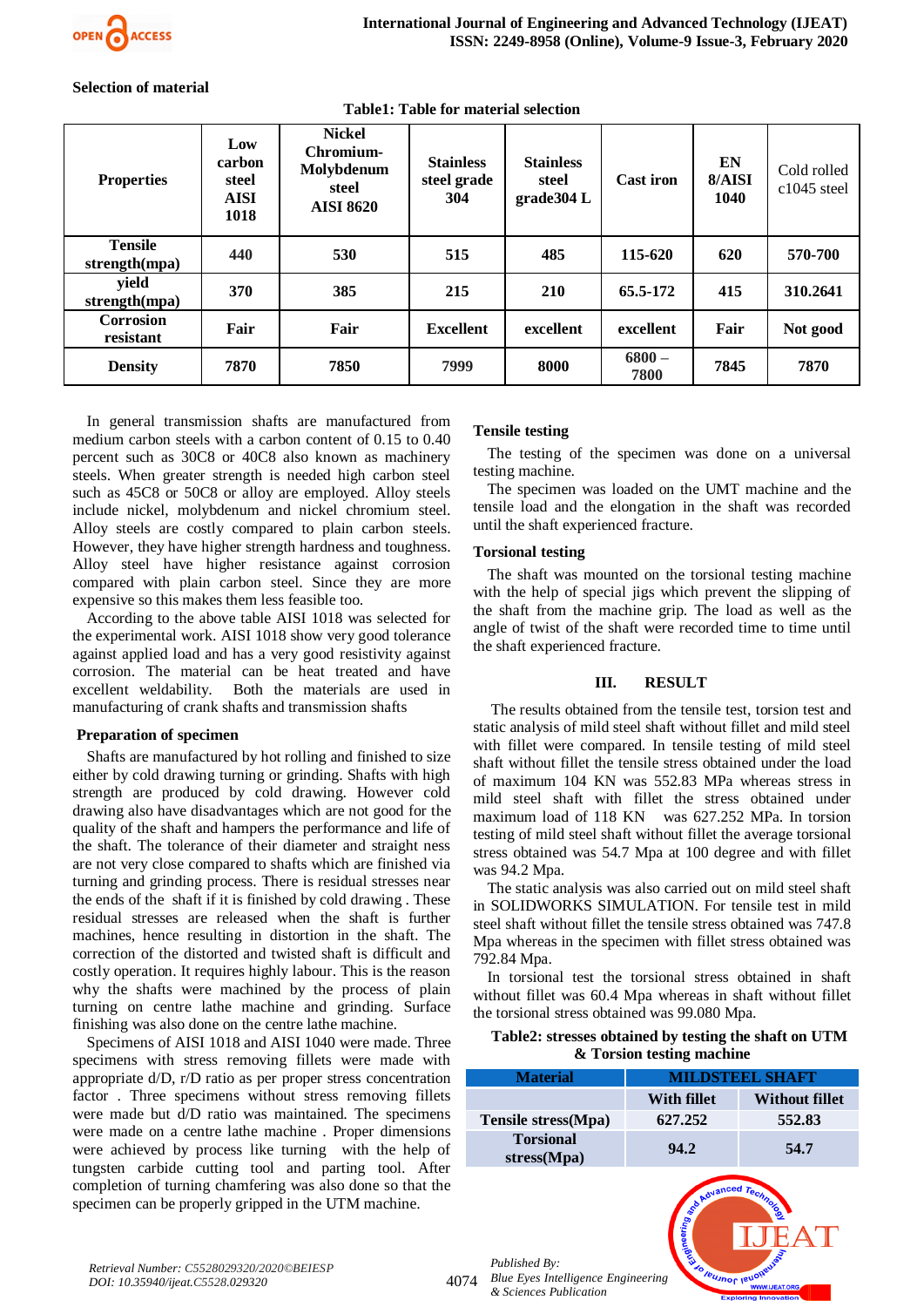## **Performance Assessment of Stress Concentration Reduction Methods in Mild Steel Transmission Shaft**

#### **Simulation results**

The simulation results obtained clearly show the effectiveness of the fillet used in the shaft. The figures shown below clearly verify the reduction of stress concentration in the shaft.



**Fig1: Shaft without fillet**



**Fig2: Shaft with fillet**

# *2) Torsional test* Model name:ntcc1<br>Study name:Static 1(-Default-)<br>Plot type: Static nodal stress Stress1<br>Deformation scale: 1  $\rho \beta \not\in \rho \otimes \beta \cdot \mathbf{D} \cdot \mathbf{p} \cdot \mathbf{Q} \cdot \mathbf{Q}$  $\bullet$   $\blacksquare$ 8.398 0.176 Vield strength: 530.000

**Fig3: Shaft without fillet**





#### **IV. CONCLUSION**

From the obtained results it was concluded that the tensile stress tolerated by mild steel shaft without fillet was less than the Stress tolerated by the mild steel shaft with fillet and the same was observed for the torsional test and hence simulation results were verified. This evidently shows the efficiency of fillet as a method of stress reduction. Because of the fillet the force flows without any hurdles and it also decreases the effect at the portion with sudden change in cross section.

### **REFERENCES**

- 1. Saxena, Gaurav. "Optimal design and analysis of composite drive shaft for a light commercial vehicle".
- 2. T .Balusamy , T.S.N. Sankara narayanan ,K. Ravichandran ,Min Ho Lee , T. Nishimura, Surface Nanocrystallization of EN8 Steel: Correlation of Change in Material Characteristics with Corrosion Behavior
- 3. S.F. Asokanathan , P.A. Meehan , Non-linear linear vibration of a torsional system driven by Hooke's joint
- 4. M.A. Badie, E. Mahdi Î, A.M.S. Hamouda An investigation into hybrid carbon/glass fiber reinforced epoxy composite automotive drive shaft
- 5. A. Göksenli \*, I.B. Eryürek Failure analysis of an elevator drive shaft
- 6. Farzad Vesali, Mohammad Ali Rezvani\* and Mohammad Kashfi Dynamics of universal joints, its failures and some propositions for practicallyimproving its performance and life expectancy
- 7. M. Chouksey, J.K. Dutt  $\ast$ , S.V. Modak Modal analysis of rotor-shaft system under the influence of rotor-shaftmaterial damping and fluid film forces
- 8. G.Kaviprakash , I. Daniel Lawrence , C . Ramesh Kannan , A. Prince Reagan Design and Analysis of Composite Drive Shaftfor Automotive Application
- 9. Khairul Akmal Shamsuddin, Mohd Syamil Tajuddin,Megat Mohd Amzari Megat Mohd Aris,Mohd Nurhidayat Zahelem , Stress Distribution Analysis of Rear Axle Housing by using Finite Elements Analysis.
- 10. Ercan Sevkat ⇑, Hikmet Tumer Residual torsional properties of composite shafts subjected to impactloadings .
- 11. R. Srinivasa Moorthy, Yonas Mitiku & K. Sridhar Design of Automobile Driveshaft using Carbon/Epoxy and Kevlar/Epoxy Composites.
- 12. A V Hari Babu, Dr B Durga Prasad Failure analysis of rear axle differential pinion shaft .



*Published By: Blue Eyes Intelligence Engineering & Sciences Publication* 



4075